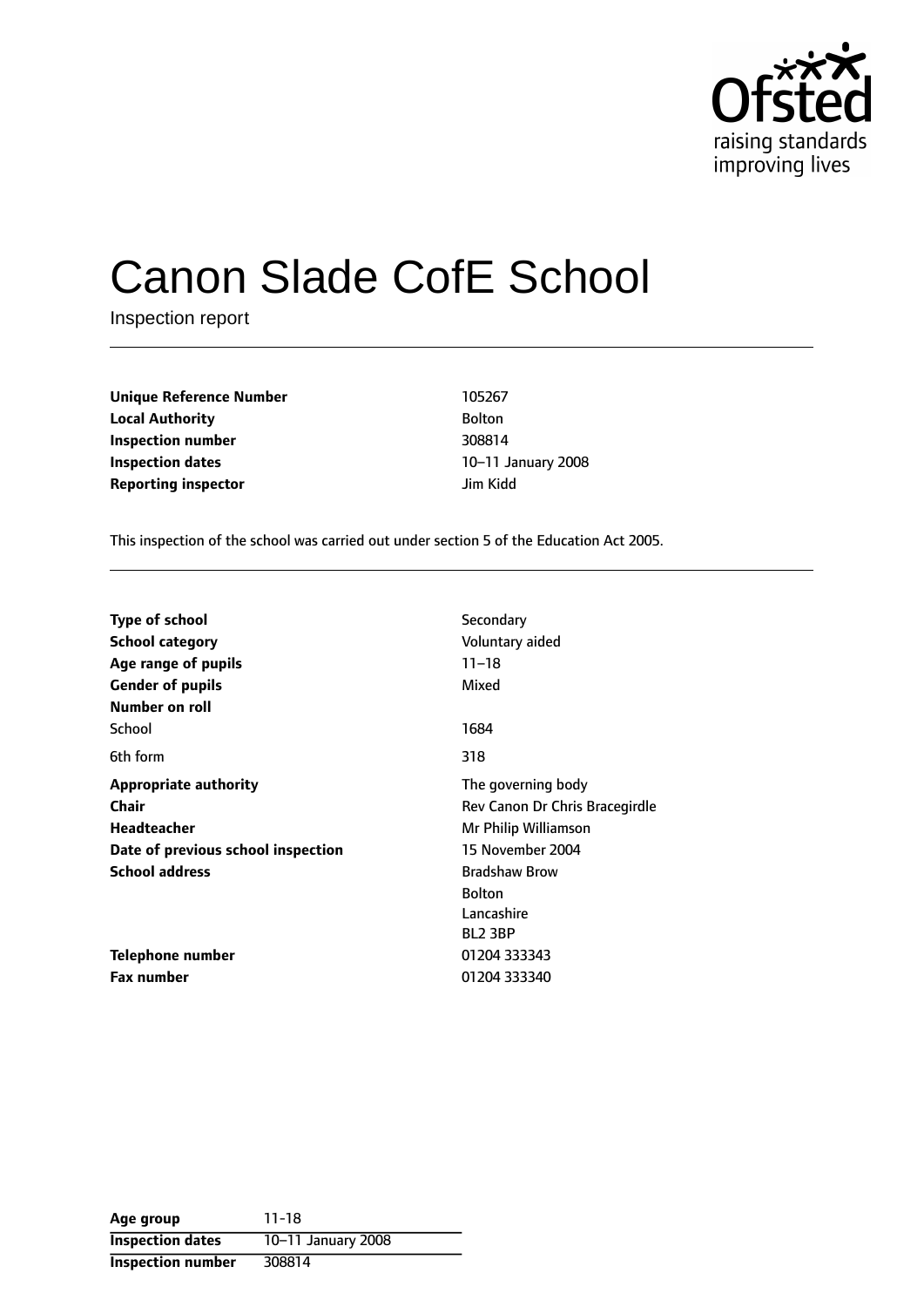.

© Crown copyright 2008

#### Website: www.ofsted.gov.uk

This document may be reproduced in whole or in part for non-commercial educational purposes, provided that the information quoted is reproduced without adaptation and the source and date of publication are stated.

Further copies of this report are obtainable from the school. Under the Education Act 2005, the school must provide a copy of this report free of charge to certain categories of people. A charge not exceeding the full cost of reproduction may be made for any other copies supplied.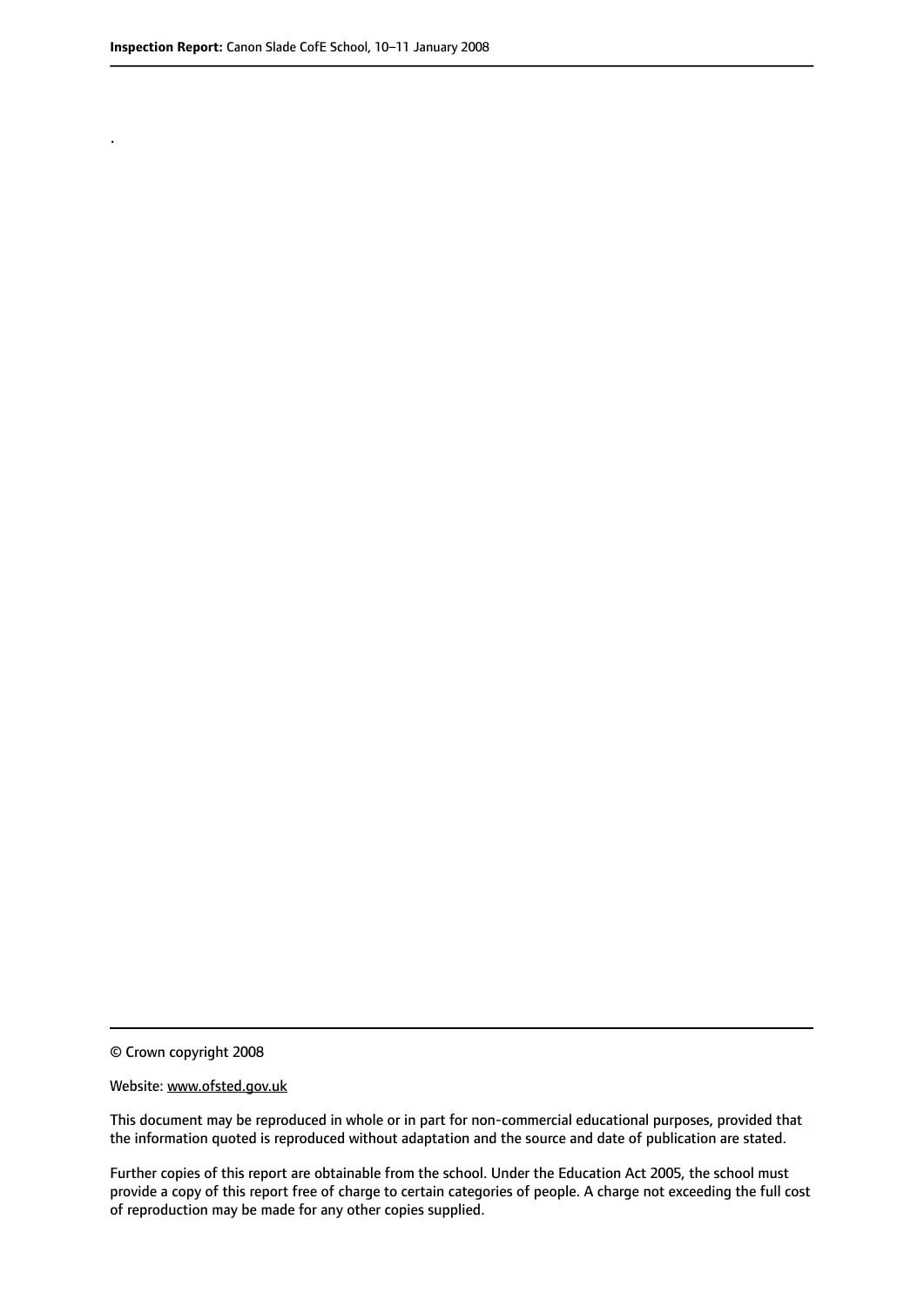# **Introduction**

The inspection was carried out by five Additional Inspectors.

## **Description of the school**

This much larger than average and oversubscribed school has been a specialist college for the performing arts since 2003. The major criterion for admission is regular Christian worship for parents and children. The percentage of students from minority ethnic groups is low and there are very few at early stages of learning English. The percentage of students known to be eligible for free school meals is low. The proportion with learning difficulties and/or disabilities is well below average. Canon Slade is a Training School for initial and continuing teacher training and holds a wide range of prestigious national awards, including Artsmark Gold and the Excellence in Mentoring award. The school has a large number of major partners and has established strong links with schools of other religious denominations.

## **Key for inspection grades**

| Grade 1 | Outstanding  |
|---------|--------------|
| Grade 2 | Good         |
| Grade 3 | Satisfactory |
| Grade 4 | Inadequate   |
|         |              |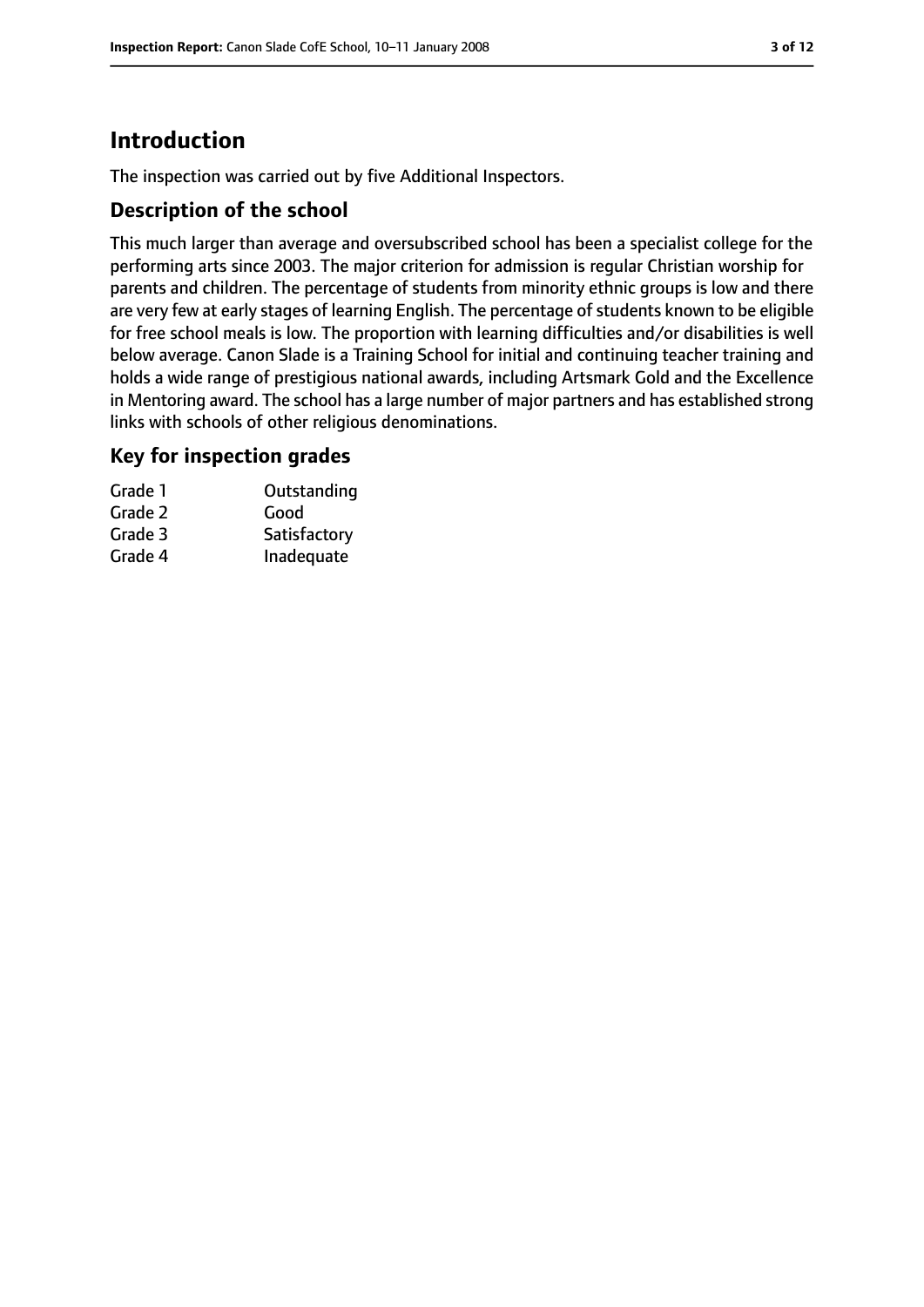# **Overall effectiveness of the school**

#### **Grade: 2**

This is a good school in which students' personal development and the care, support and guidance provided for them are outstanding. As parents comment, 'We are very happy that our sons and daughters attend Canon Slade because the school is equally committed to their academic and personal success.' Indeed, the school's status as a specialist college for the performing arts continues to have a profound effect on all aspects of its work and ensures that the raising of confidence and self-esteem among all its students is central to everything it does.

From well above average standards on entry to the school, students make good progress and reach exceptionally high levels in their academic work by the end of Year 11. Standards are very high in many subjects and achievement in English in Years 10 and 11 is outstanding. Dance, drama, music and sport play an important role in both the formal timetable and in the school's very impressive array of enrichment activities. The school is, therefore, understandably proud of its students' successes in the classroom, on the stage and on the sports field. It is aware that standards and progressin information and communication technology (ICT) are not high enough and have been below national averages for some years.

Students have the highest regard for their peers and the ethos of the school encourages them to support their classmates to the utmost. As a result, they are delighted when others achieve success and are more than willing to help when students are experiencing problems academically or personally. Students' behaviour in class and around school is very good and they demonstrate positive attitudes to their work and what the school is trying to do for them. They speak warmly of their teachers and believe that their voice is heard and their opinions represented very effectively by the school council. School assemblies are an outstanding start to the day and demonstrate just how much students are concerned to support a wide range of charities and do what they can for others who are less fortunate.

Students respond well to the good teaching they receive and are fully engaged in their learning overall. They value the opportunities they have to take responsibility for their own progress and are generally fully aware of what they need to do to reach high standards in their work. The curriculum is good and meets the needs of most and offers a wide range of academic subjects. Its vocational element is less impressive and there are not enough relevant work-related courses to meet the needs and interests of all students.

Teachers and support staff provide outstanding care and guidance for their charges. Students themselves say, 'They go the extra mile to make sure we can succeed.' Students with learning difficulties and/or disabilities and those identified as vulnerable receive very effective support from a pastoral team whose overriding concern isto ensure that everyone can take full advantage of what the school has to offer.

Under the inspirational leadership of the headteacher, staff of all levels of experience pull together to ensure that the school continues to move forward very effectively. The governing body supports the leadership to the full but is not afraid to hold it rigorously to account. Excellent self-evaluation leading to good achievement and high standards in both academic and personal development demonstrates that the school has a good capacity to improve further. It provides good value for money.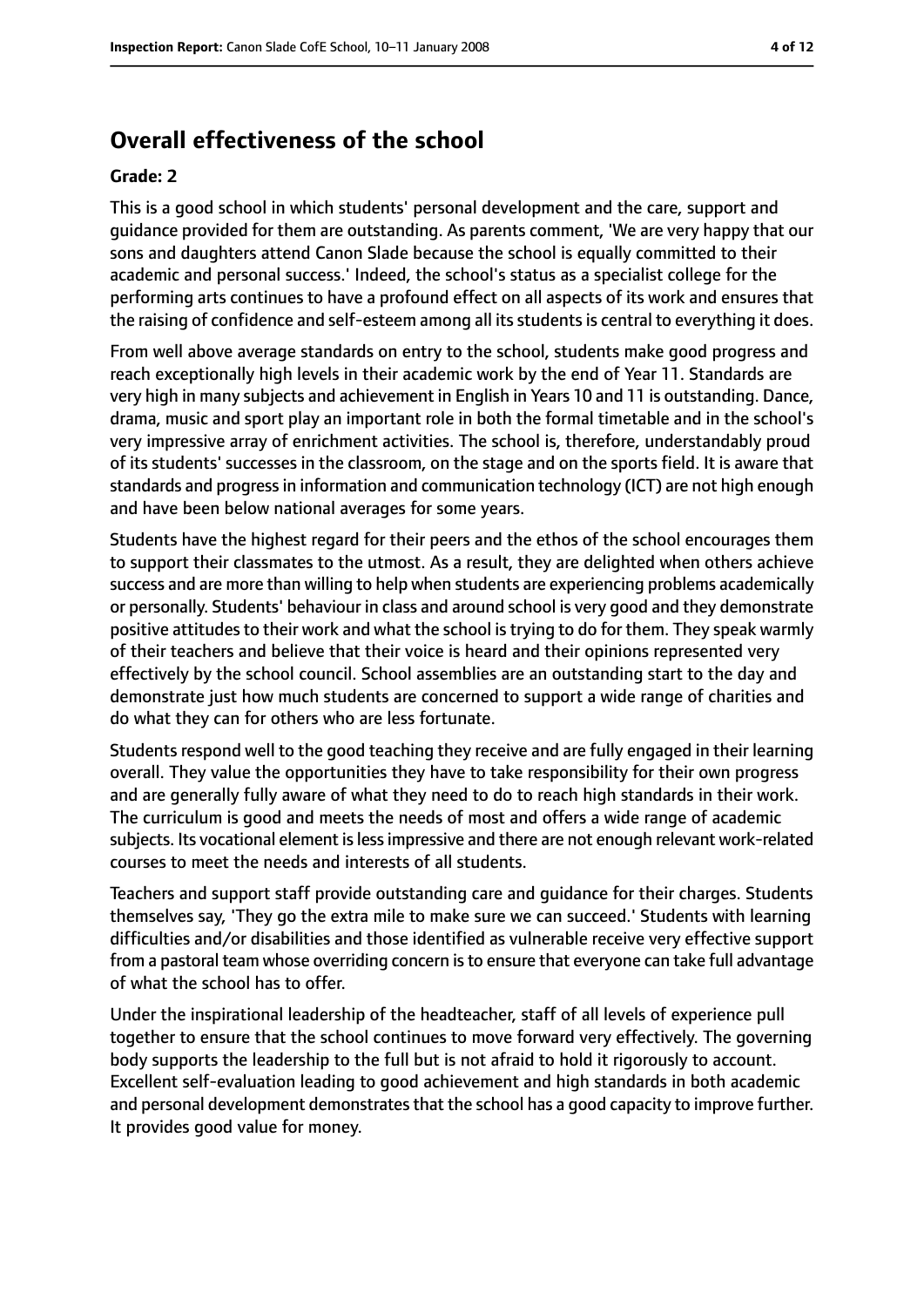# **Effectiveness of the sixth form**

#### **Grade: 2**

Academic standards in the sixth form have been high for some considerable time and students consistently achieve well in a wide range of subjects, including the performing arts. Leadership and management are effective and self-evaluation of performance is very good. Students' personal development is outstanding. Students have very positive attitudes and are given many opportunities to take on responsibilities and contribute to the school and to the wider community. For example, they mentor younger students, provide classroom support for those with learning difficulties and/or disabilities, assist with sporting and performing arts events and raise money for local, national and global charities. Teaching and learning are good. Teachers have very secure knowledge of the subjects they teach. Students appreciate the excellent personal support and academic guidance they receive.

Students benefit from a wide range of extra-curricular and enrichment opportunities open to them, including learning sign language, joining the amnesty group and participating in the many sporting and performing arts activities. Very few students leave the sixth form during their courses and a high proportion go on to prestigious universities, with a significant number entering Oxford or Cambridge each year. The curriculum is good and there is a large choice of academic subjects. The school acknowledges, however, the need to increase the range of vocational and practical courses and develop collaborative arrangements to cater for those students for whom pure A-level study is not entirely appropriate. Sixth form accommodation is unsatisfactory and many classrooms are too small.

## **What the school should do to improve further**

- Raise standards and achievement in ICT.
- Extend the curriculum in Key Stage 4 and in the sixth form in order to meet the needs, interests and aspirations of all students.

# **Achievement and standards**

#### **Grade: 2**

#### **Grade for sixth form: 2**

Students enter the school with well above average standards, make good progress in all years and leave Year 11 with standards that are exceptionally high. Strategies to raise achievement in Key Stage 3 have had a positive impact and by the end of Year 9, standards in the core subjects of English, mathematics and science are also very high.

Progress during Years 10 and 11 is particularly impressive. Achievement in English is outstanding and a reflection of the major improvements in the department since the previous inspection. Standards have risen steadily since 2004 and 84% of students obtained five or more GCSE grades at A\* to C in 2007. Equally impressive is the fact that 80% of Year 11 students reached five higher grades including English and mathematics. The positive benefit of performing arts college status is reflected in the high standards achieved in music and drama. Students with learning difficulties and/or disabilities are very well supported and make good progress. As a result, no student left Year 11 without a qualification last year. Staffing issues and poor accommodation have impacted badly on performance in ICT over a number of years and standards continue to be below average in this subject in both Key Stage 4 and in the sixth form.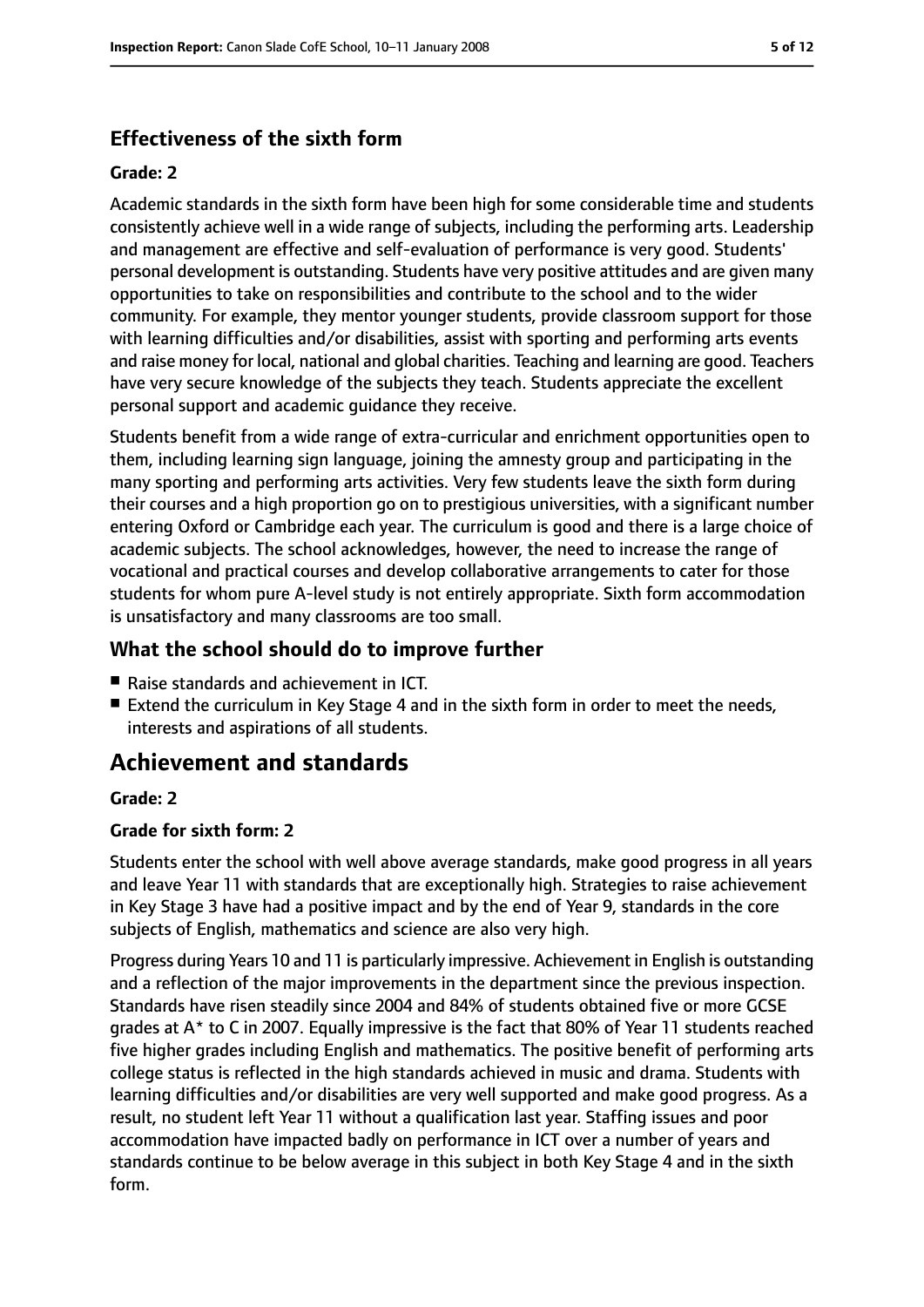Sixth form students achieve well at both AS level and A level. Standards are high overall and results in performing arts, English, media studies and music technology are worthy of particular mention.

# **Personal development and well-being**

#### **Grade: 1**

#### **Grade for sixth form: 1**

Personal development and well-being are outstanding. Students feel safe and very much enjoy being at Canon Slade. They speak warmly of the school, the opportunities it provides and the support they receive. Relationships are excellent and behaviour in lessons and around the school is exemplary. Attendance is consistently well above average and students' good achievement in basic skills prepares them well for the future.

Students have an excellent awareness of the importance of healthy lifestyles and the school council has secured a greater variety of healthy options in the school canteen. Spiritual, moral, social and cultural development is outstanding and students are given many opportunities for reflection and expression of their views. The school is aware of the limited cultural diversity within the school community and ensures that students have positive experiences of cultural, ethnic and religious diversity. Specialist status is used to support cultural links through visiting theatre groups. The school has also established successful links with a Muslim school and students have visited their partner school in South Africa. Students' contribution to the wider community through fundraising activities is outstanding and a wide range of charities benefit from their work. The school and sixth form councils enjoy a high reputation among their constituents: students feel they have a voice and that staff listen to it. They talk enthusiastically of the role they play in shaping the school and emphasise, in their words, 'The friendly and supportive atmosphere created by students and staff alike.'

# **Quality of provision**

## **Teaching and learning**

#### **Grade: 2**

#### **Grade for sixth form: 2**

Teaching and learning are good and there are examples of outstanding practice in both key stages. Lesson preparation is comprehensive and teachers are concerned to plan activities which interest, motivate and challenge students. In a minority of lessons, learning is directed too much by teachers, and students sometimes become passive as a result. Nonetheless, most staff use a varied range of activities to stimulate enthusiastic learning and staff from the performing arts area work alongside their colleagues in other subjects to share good practice. Relationships between students and between students and teachers are a major strength and students are delighted when their classmates succeed. Most teachers have high expectations of what their students can do. In an excellent Year 10 history lesson, for example, the teacher's questioning was of such high quality that students gave reasons for the rise of Hitler with a confidence and accuracy which belied their years. Support staff demonstrate impressive skill when helping and encouraging those students who sometimes find the work difficult.

In an increasing number of lessons, students have opportunities to assess their own work and that of their peers. Assessment and the quality of marking have improved significantly since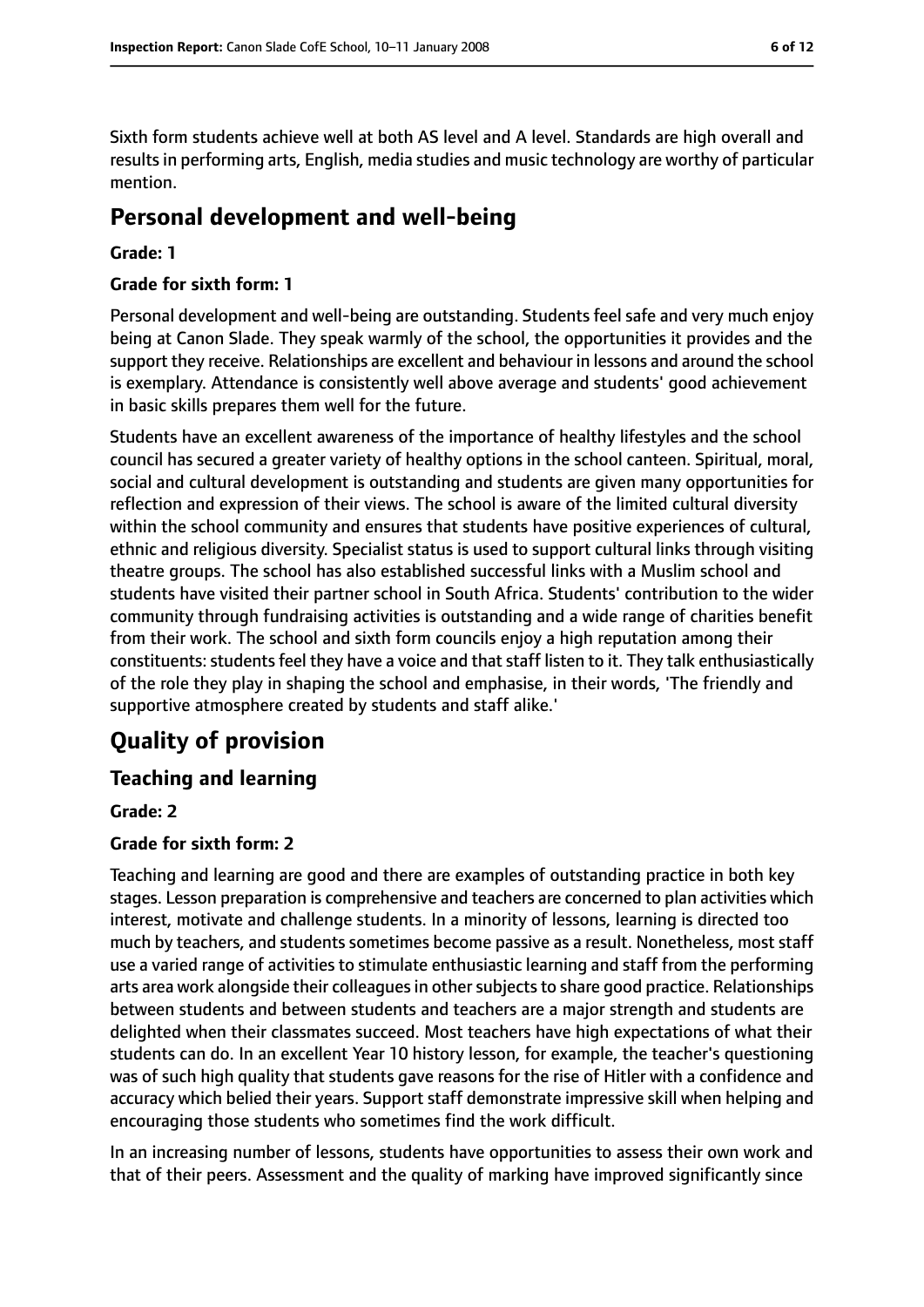the previous inspection and students are now clear about what they need to do to improve their work.

### **Curriculum and other activities**

#### **Grade: 2**

#### **Grade for sixth form: 2**

The curriculum is good and is complemented by a wide range of academic courses in both Key Stage 4 and in the sixth form. The school's status as a specialist college for the performing arts provides many imaginative opportunities for the development of students' skills in drama, dance and music. Indeed, the performing arts programme has a major impact on students' outstanding personal development and builds their self-esteem and confidence to aim for high standards in all areas of school life. Students with learning difficulties and/or disabilities benefit from very well planned provision. The applied studies programme is developing apace and offers valuable experiences for those whose aptitudes lie outside the academic domain. The school recognises that the curriculum needs to be developed further in Years 10, 11 and in the sixth form, particularly in terms of vocational courses, if it is to meet the needs, interests and aptitudes of all its students more closely.

The school offers an outstanding range of enrichment and extra-curricular activities. A significant number of students in all years attend after-school clubs, music and drama groups and a wide range of sports activities. Again, the impact of specialist status is clear.

#### **Care, guidance and support**

#### **Grade: 1**

#### **Grade for sixth form: 1**

Close liaison with over 100 feeder primary schools ensures the smooth entry of pupils to the school and the care, guidance and support they receive after they arrive are outstanding. One parent spoke for many when she said, 'My son has settled in very quickly, mainly because Canon Slade makes everyone feel welcome and happy in their new school.'

The exceptionally well developed system of pastoral care ensures that all students are known, valued and supported. Older students, including sixth formers, are trained to support and mentor their younger counterparts. Students and their parents comment positively about 'tremendous pastoral care which supports both the individual and the family'.

Academic guidance is of a high order and much improved since the previous inspection. Students are encouraged to aim for challenging targets in each subject and receive regular and detailed feedback on their performance and what is needed for improvement. Robust procedures are used to identify and monitor students who may be at risk and those likely to become disengaged. The school supports these students very well, making very effective use of teaching assistants and other support staff. Child protection procedures are in place and meet current guidelines. Careers guidance is comprehensive. There is also high quality advice for Year 9 students making option choices, for those entering the sixth form and for students wishing to pursue their studies at university level.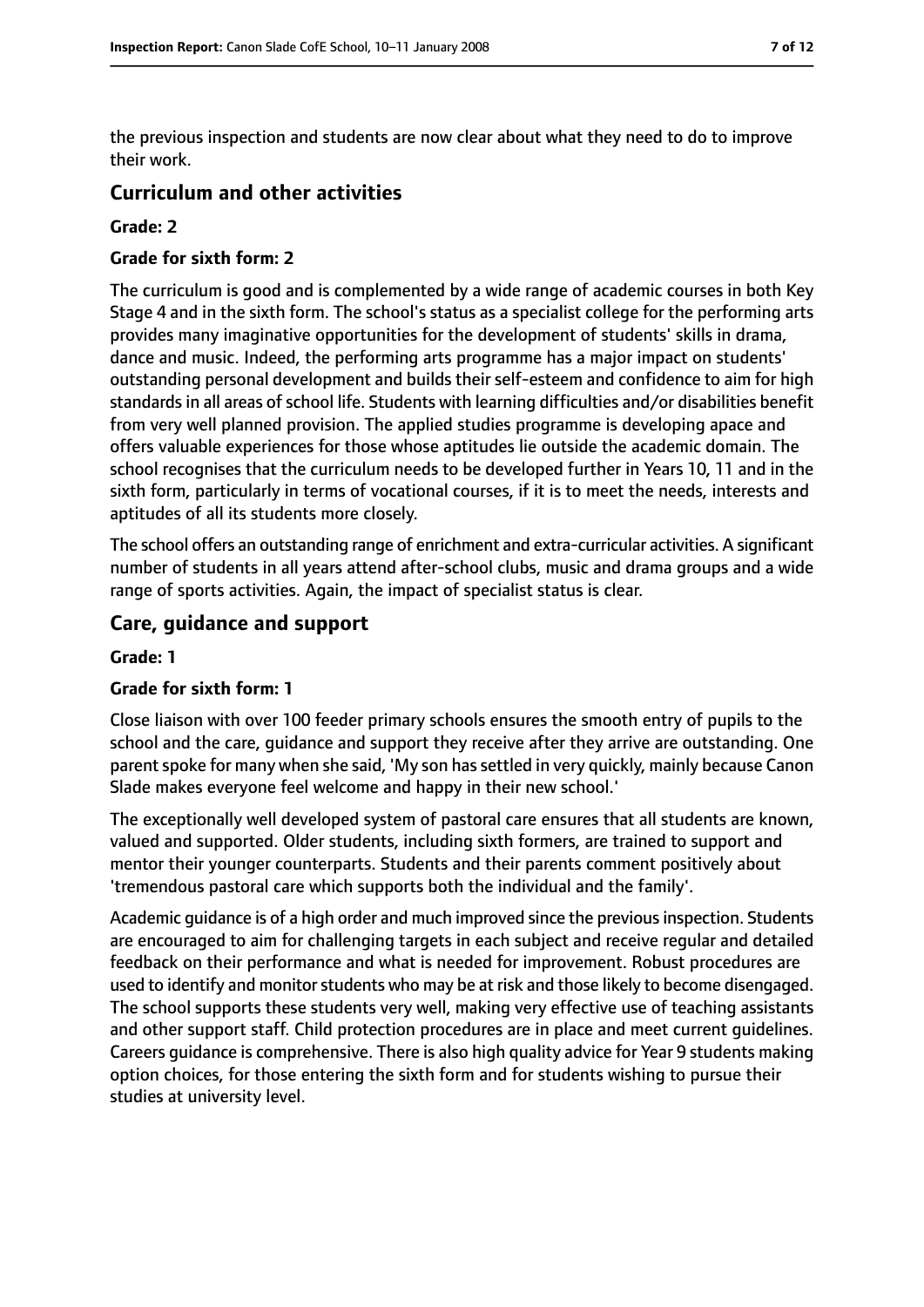# **Leadership and management**

#### **Grade: 2**

#### **Grade for sixth form: 2**

Leadership and management are good, with some outstanding features. The inspirational leadership of the headteacher has set a clear vision for development so that students and staff aim for the highest standards in everything they undertake. His ability to listen to the views of all staff ensures that they feel valued and, together with a talented and committed senior leadership team, he has created an atmosphere where all feel able to contribute to the growing success of Canon Slade.

Expectations are high, leading to good academic achievement, outstanding care and support and a concern that students also flourish personally and as good citizens. In-house professional development for staff is excellent. Training School status promotes staff self-improvement with professional development opportunities and support for all colleagues being available in abundance. Middle leaders give very strong support to school development. The recently introduced 'Curriculum Focus' initiative enables all staff to understand subject strengths and areas for improvement. This rigorous self-evaluation at subject level impacts strongly raising staff awareness of issues in relation to the curriculum and to achievement in ICT. This linking ofself-evaluation to the identification of prioritiesin the school development plan is outstanding and leads to students reaching challenging targets in their academic subjects. Governors provide good support and are actively involved in the life of the school, holding the school to account and acting as a critical friend to staff at all levels. Through this partnership, governors and staff work hard to provide the best they can for their students and for the wider community.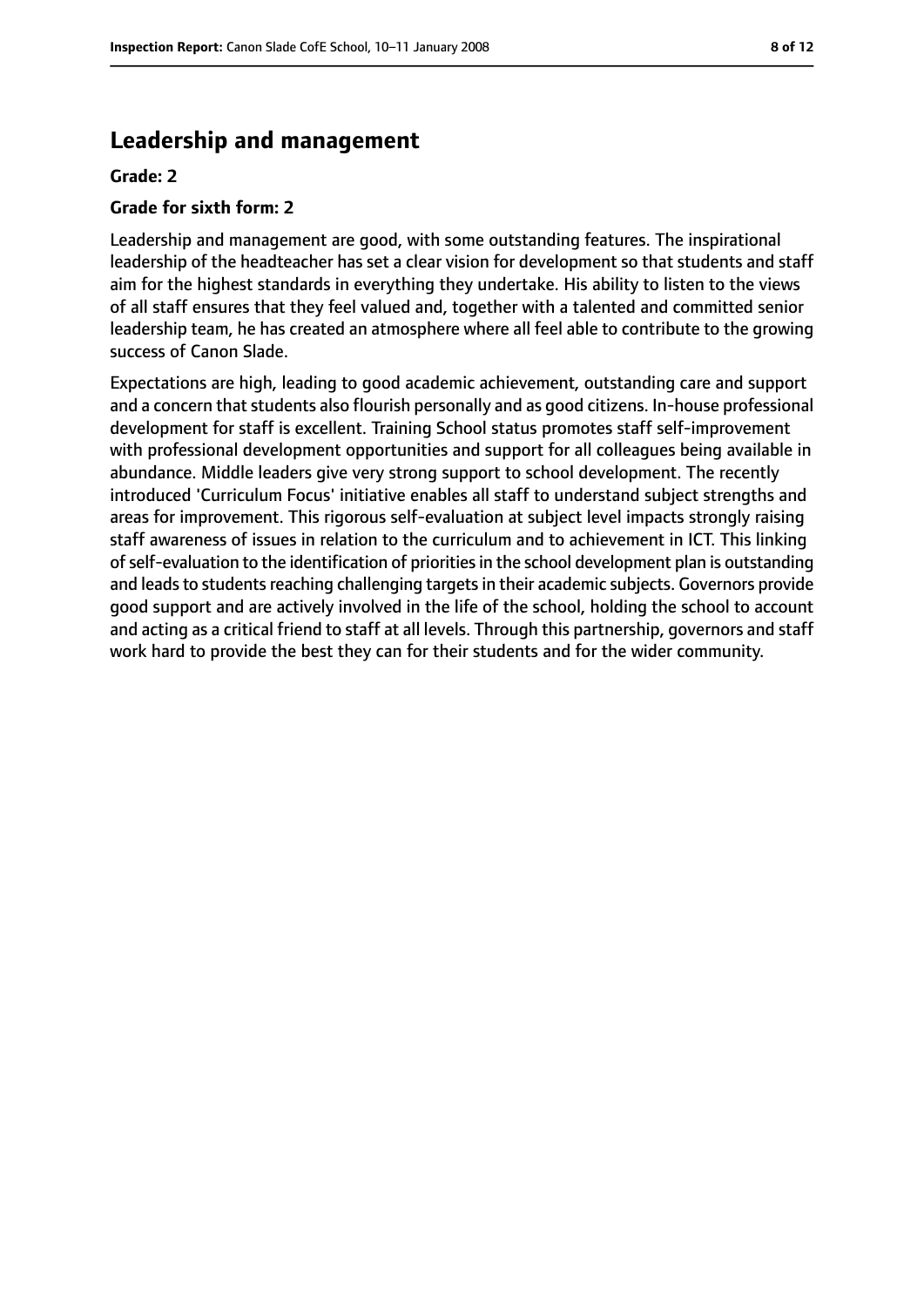**Any complaints about the inspection or the report should be made following the procedures set out in the guidance 'Complaints about school inspection', which is available from Ofsted's website: www.ofsted.gov.uk.**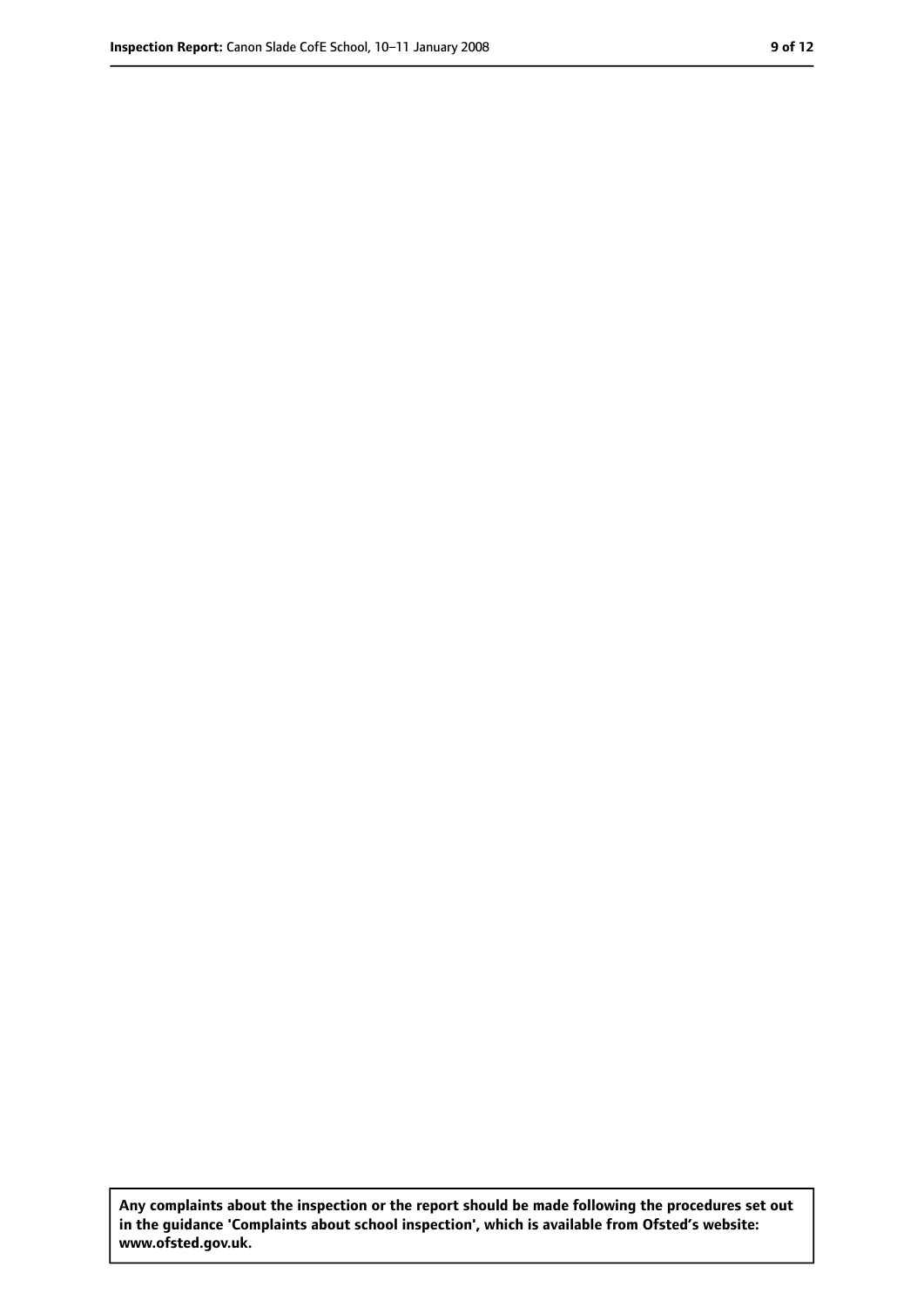#### **Annex A**

# **Inspection judgements**

| Key to judgements: grade 1 is outstanding, grade 2 good, grade 3 | <b>School</b>  | $16-19$ |
|------------------------------------------------------------------|----------------|---------|
| satisfactory, and grade 4 inadequate                             | <b>Overall</b> |         |

# **Overall effectiveness**

| How effective, efficient and inclusive is the provision of<br>education, integrated care and any extended services in meeting<br>the needs of learners? |     |     |
|---------------------------------------------------------------------------------------------------------------------------------------------------------|-----|-----|
| Effective steps have been taken to promote improvement since<br>the last inspection                                                                     | Yes | Yes |
| How well does the school work in partnership with others to<br>promote learners' well-being?                                                            |     |     |
| The capacity to make any necessary improvements                                                                                                         |     |     |

## **Achievement and standards**

| How well do learners achieve?                                                                               |  |
|-------------------------------------------------------------------------------------------------------------|--|
| The standards <sup>1</sup> reached by learners                                                              |  |
| How well learners make progress, taking account of any significant<br>variations between groups of learners |  |
| How well learners with learning difficulties and disabilities make<br>progress                              |  |

# **Personal development and well-being**

| How good is the overall personal development and<br>well-being of the learners?                                  |  |
|------------------------------------------------------------------------------------------------------------------|--|
| The extent of learners' spiritual, moral, social and cultural                                                    |  |
| development                                                                                                      |  |
| The extent to which learners adopt healthy lifestyles                                                            |  |
| The extent to which learners adopt safe practices                                                                |  |
| How well learners enjoy their education                                                                          |  |
| The attendance of learners                                                                                       |  |
| The behaviour of learners                                                                                        |  |
| The extent to which learners make a positive contribution to                                                     |  |
| the community                                                                                                    |  |
| How well learners develop workplace and other skills that will<br>contribute to their future economic well-being |  |

# **The quality of provision**

| How effective are teaching and learning in meeting the<br>full range of the learners' needs?          |  |
|-------------------------------------------------------------------------------------------------------|--|
| How well do the curriculum and other activities meet the<br>range of needs and interests of learners? |  |
| How well are learners cared for, guided and supported?                                                |  |

 $^1$  Grade 1 - Exceptionally and consistently high; Grade 2 - Generally above average with none significantly below average; Grade 3 - Broadly average to below average; Grade 4 - Exceptionally low.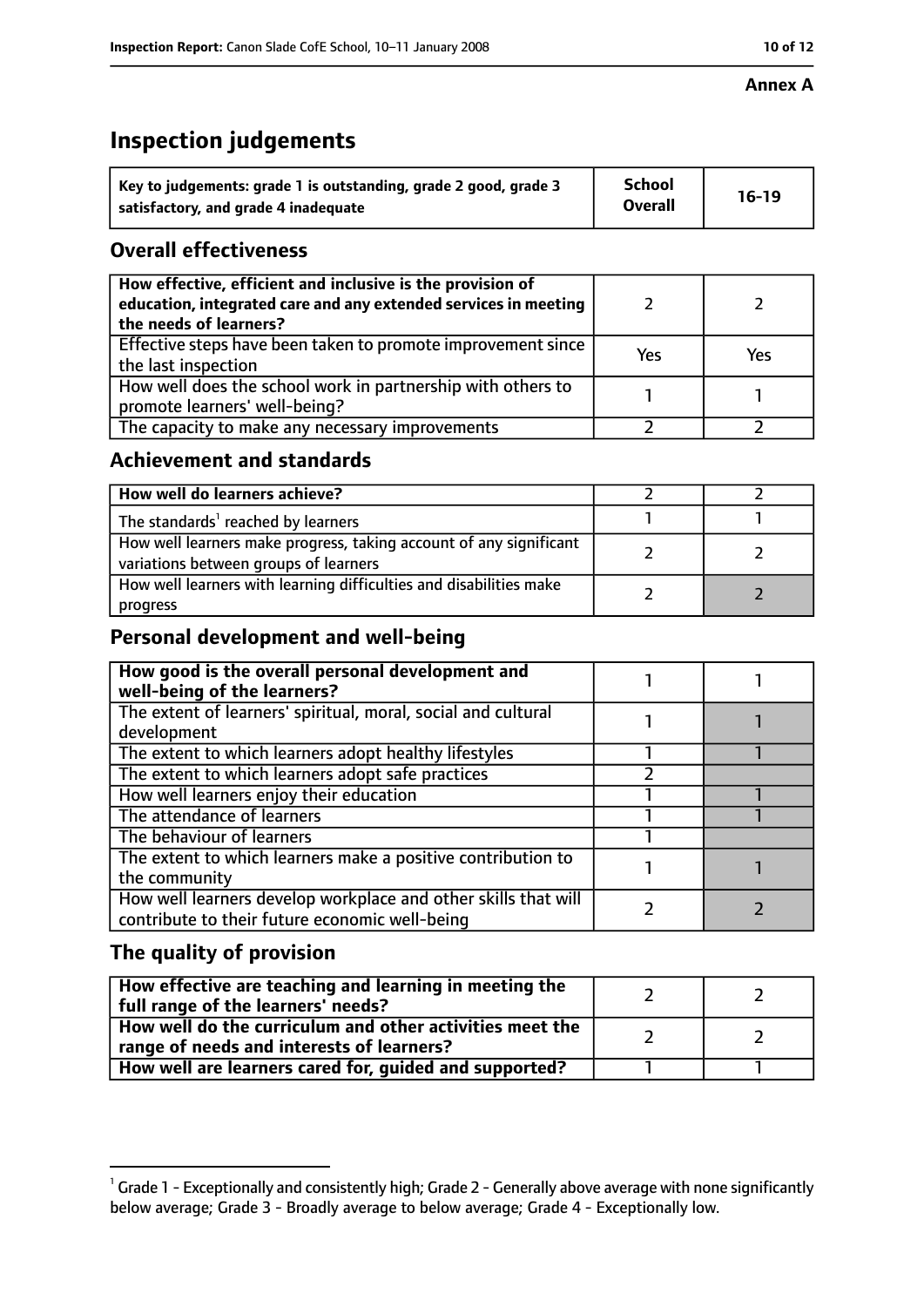#### **Annex A**

# **Leadership and management**

| How effective are leadership and management in raising<br>achievement and supporting all learners?                                                 |     |     |
|----------------------------------------------------------------------------------------------------------------------------------------------------|-----|-----|
| How effectively leaders and managers at all levels set clear<br>direction leading to improvement and promote high quality of<br>care and education |     |     |
| How effectively leaders and managers use challenging targets<br>to raise standards                                                                 | 7   |     |
| The effectiveness of the school's self-evaluation                                                                                                  |     |     |
| How well equality of opportunity is promoted and discrimination<br>tackled so that all learners achieve as well as they can                        |     |     |
| How effectively and efficiently resources, including staff, are<br>deployed to achieve value for money                                             | 7   |     |
| The extent to which governors and other supervisory boards<br>discharge their responsibilities                                                     | 7   |     |
| Do procedures for safeguarding learners meet current<br>qovernment requirements?                                                                   | Yes | Yes |
| Does this school require special measures?                                                                                                         | No  |     |
| Does this school require a notice to improve?                                                                                                      | No  |     |